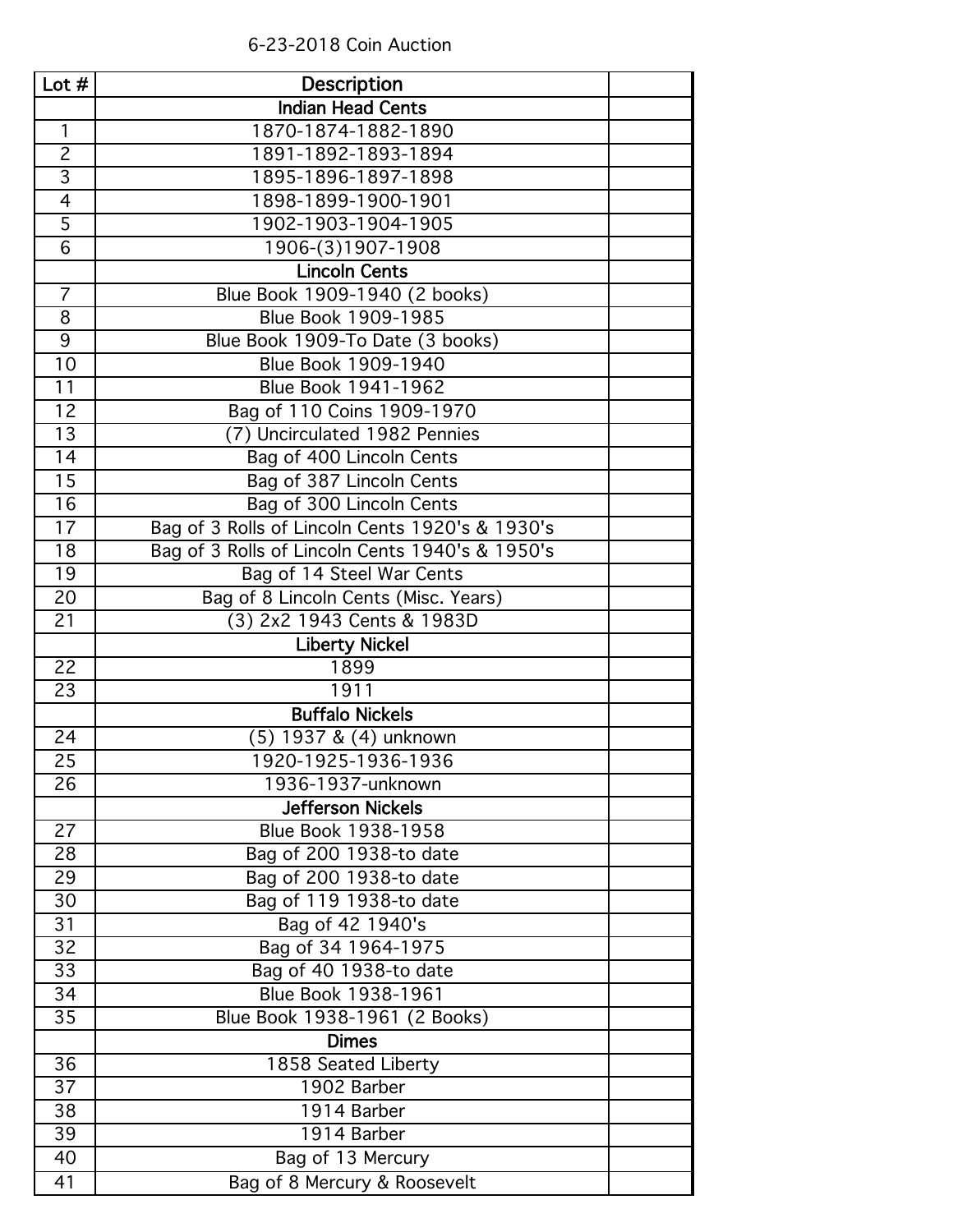| 42              | Bag of 34 Roosevelt 1946-1964         |  |
|-----------------|---------------------------------------|--|
| 43              | Bag of 55 Roosevelt 1965-1969         |  |
| 44              | Bag of 63 Roosevelt 1965-1969         |  |
| 45              | Bag of 64 Roosevelt 1970-1979         |  |
| $\overline{46}$ | Bag of 18 Roosevelt 1980's & 1990's   |  |
| $\overline{47}$ | Blue Book Roosevelt 1946-1964         |  |
| 48              | Blue Book Roosevelt 1946-1978         |  |
| 49              | <b>Roll of Roosevelt Dimes</b>        |  |
|                 | <b>Foreign Coins</b>                  |  |
| 50              | 1960 Canadian .50 piece               |  |
| $\overline{51}$ | Bag of Misc. Coins                    |  |
| $\overline{52}$ | Bag of 46 Coins                       |  |
| $\overline{53}$ | Bag of Misc. Coins                    |  |
|                 | <b>Quarters</b>                       |  |
| $\overline{54}$ | (2) Standing Liberty dates unknown    |  |
| $\overline{55}$ | 1896 Barber                           |  |
| $\overline{56}$ | 1898 Barber                           |  |
| $\overline{57}$ | 1947-D Washington                     |  |
| $\overline{58}$ | (2) State Quarters                    |  |
| $\overline{59}$ | 29 Washington 1932-1964               |  |
| 60              | 79 Washington 1932-1964               |  |
| 61              | 2 Washington 1961&1964                |  |
| 62              | Blue Book Washington (7 Coins) Silver |  |
| 63              | Blue Book Washington 1932-1945        |  |
| 64              | Blue Book Washington 1946-1959        |  |
| 65              | Green Book 50 State Quarters          |  |
| 66              | (13) State Quarters                   |  |
|                 | <b>Walking Liberty Half Dollars</b>   |  |
| 67              | $1917 - S$                            |  |
| 68              | 1934-D                                |  |
| 69              | 1937                                  |  |
| 70              | 1941                                  |  |
| 71              | 1941                                  |  |
| 72              | 1941                                  |  |
| 73              | $1942 - S$                            |  |
| 74              | 1943-D                                |  |
|                 | <b>Franklin Half Dollars</b>          |  |
| 75              | 1951-S<br>1951                        |  |
| 76<br>77        |                                       |  |
|                 | 1952-S<br>1952-D                      |  |
| 78              |                                       |  |
| 79<br>80        | 1952-D<br>1954-D                      |  |
| 81              | 1957                                  |  |
| 82              | $1961 - D$                            |  |
|                 | <b>Franklin Half Dollars</b>          |  |
| 83              | 1962-D                                |  |
| 84              | 1963-D                                |  |
| 85              | 1963-D                                |  |
|                 |                                       |  |
|                 | <b>Kennedy Half Dollars</b>           |  |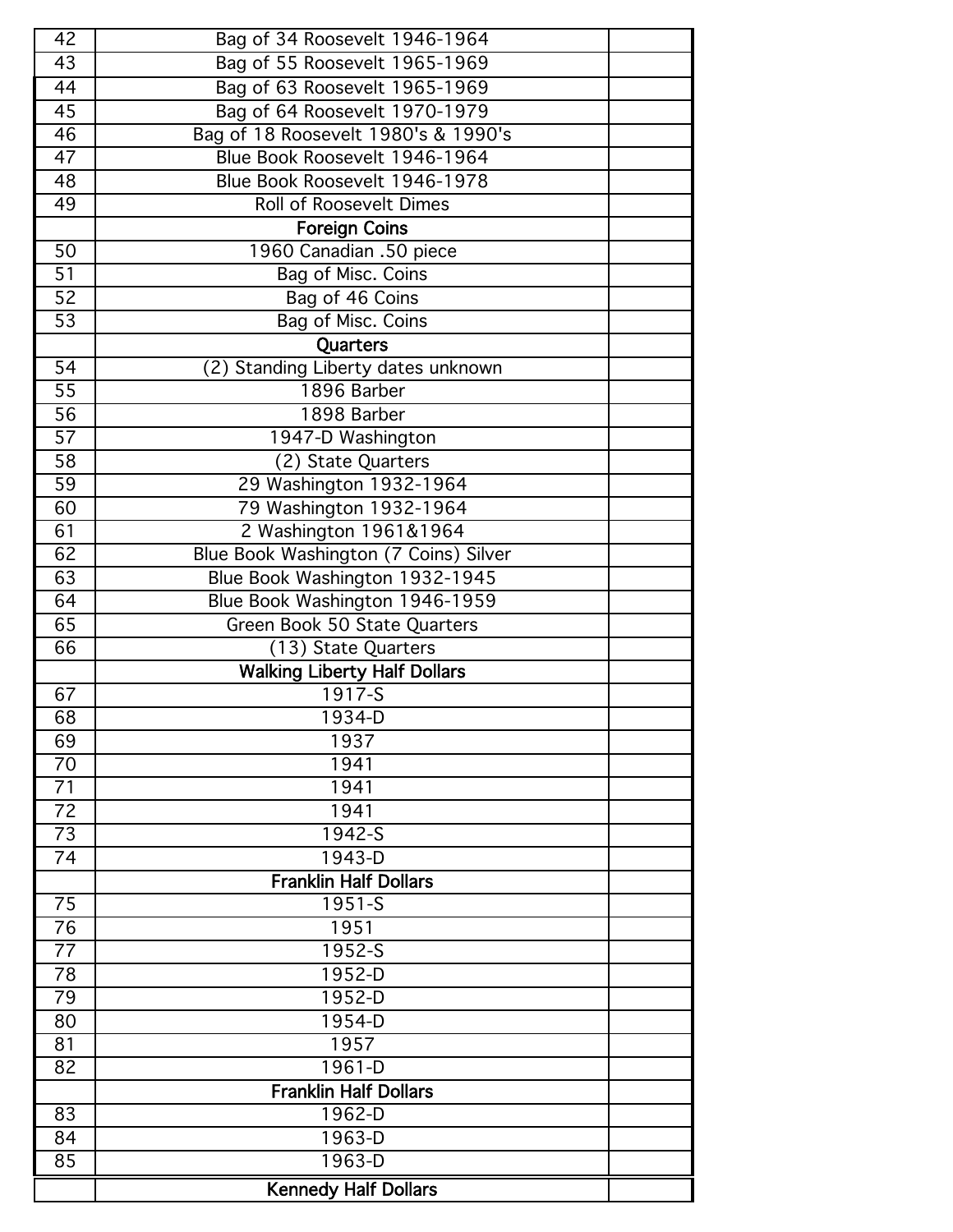| 86      | 1964                       |  |
|---------|----------------------------|--|
| 87      | 1964                       |  |
| 88      | 1964                       |  |
| 89      | 1964                       |  |
| 90      | 1964                       |  |
| 91      | 1964                       |  |
| 92      | 1964-D Uncirculated        |  |
| 93      | Bag of 14 1965-1970        |  |
| 94      | Bag of 14 1965-1970        |  |
| 95      | Bag of 27 1971-2000        |  |
| 96      | 1964                       |  |
| 97      | 1971                       |  |
| 98      | <b>Blue Book 1964-1985</b> |  |
| 99      | Blue Book 1964-1982        |  |
|         | <b>Silver Eagles</b>       |  |
| 100     | 1988                       |  |
| 101     | 1986                       |  |
| 102     | 1999                       |  |
| 103     | 2000                       |  |
|         | <b>Morgan Dollars</b>      |  |
| 104     | 1889-0                     |  |
| 105     | 1896                       |  |
| 106     | 1921                       |  |
| 109     | 1921-D                     |  |
| 110     | $1921 - S$                 |  |
| 111     | 1921-S                     |  |
| 112     | $1921 - S$                 |  |
|         | <b>Peace Dollars</b>       |  |
| 113     | $1922 - S$                 |  |
| 114     | 1922-S                     |  |
| 115     | 1922-S                     |  |
| 116     | 1922-S                     |  |
| 117     | 1923-D                     |  |
| 118     | 1925                       |  |
| 119     | 1925                       |  |
| 120     | 1926-D                     |  |
| 121     | $1926 - S$                 |  |
|         | <b>Eisenhower Dollars</b>  |  |
| 122     | 1971                       |  |
| 123     | 1971-D                     |  |
| 124     | $1971 - D$                 |  |
| 125     | 1971-D                     |  |
| 126     | $1971 - D$                 |  |
| 127     | 1972                       |  |
| 128     | $1972-D$                   |  |
| 129     | 1972-D                     |  |
|         |                            |  |
|         |                            |  |
| Lot $#$ | Description                |  |
| 130     | $1972-D$                   |  |
|         |                            |  |